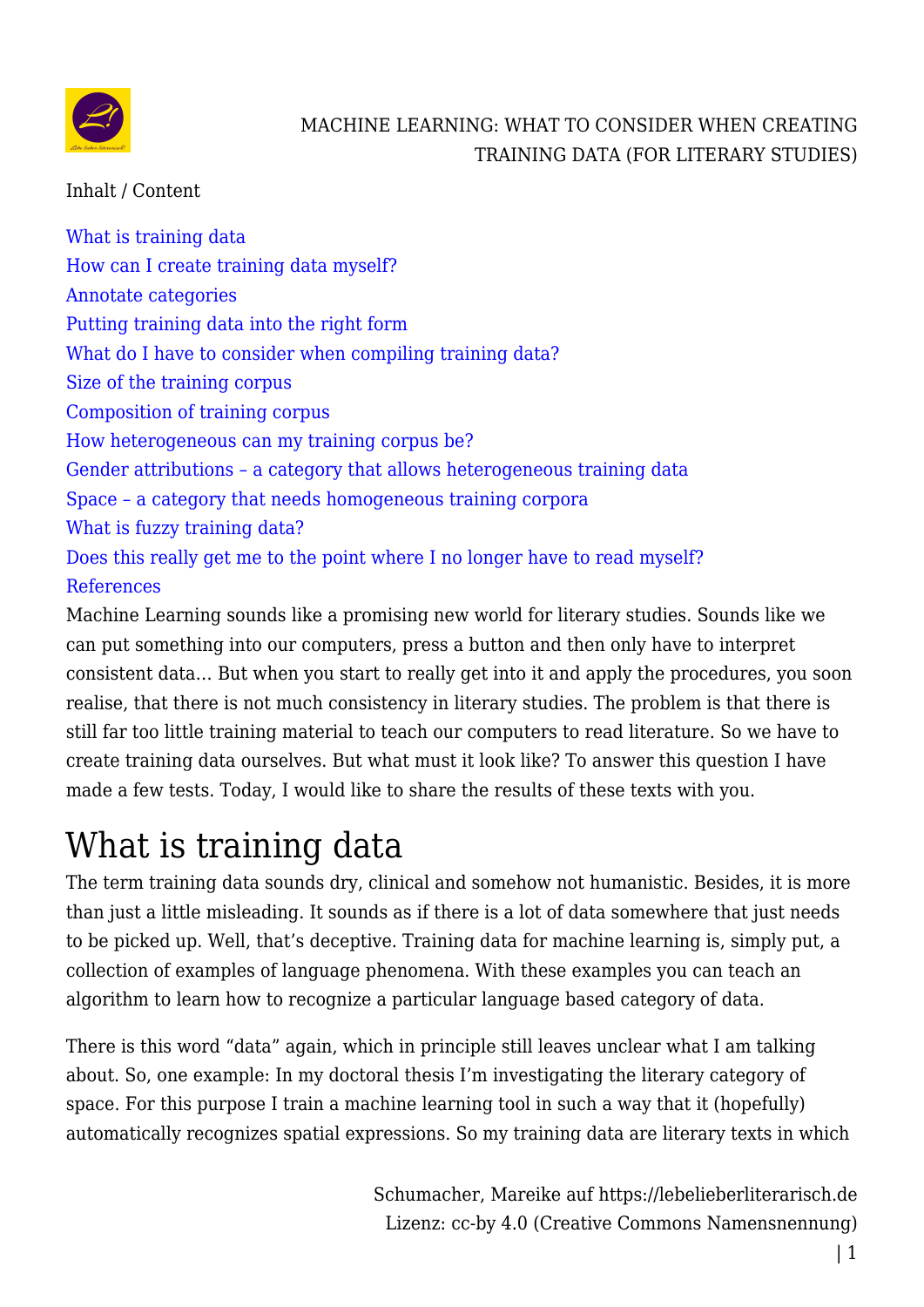

I have marked room expressions. The algorithm of the tool can compare these examples and learn from them. In the end it hopefully knows what I understand by room expressions in literary texts.

# How can I create training data myself?

Well, if you read this blog often, you probably already know that I do not use pen and paper to collect room expressions in literary texts. Still, you might ask yourself how exactly my training data looks like. And this is where it gets a little tricky. Because the exact format of the data depends on the tool you want to use. The only common denominator is, that the data must be available in digital form.

This means, that if you want to create a training corpus for a machine learning tool yourself, you first have to find out what format the tool needs. Many tools I know need pure text formats like txt or csv. Some can also handle xml. Very common in the Digital Humanities is the TEI-xml format. This is a standardized variant of xml that allows a lot of metadata. It can thus store additional information in the text file without the tool counting it as primary text.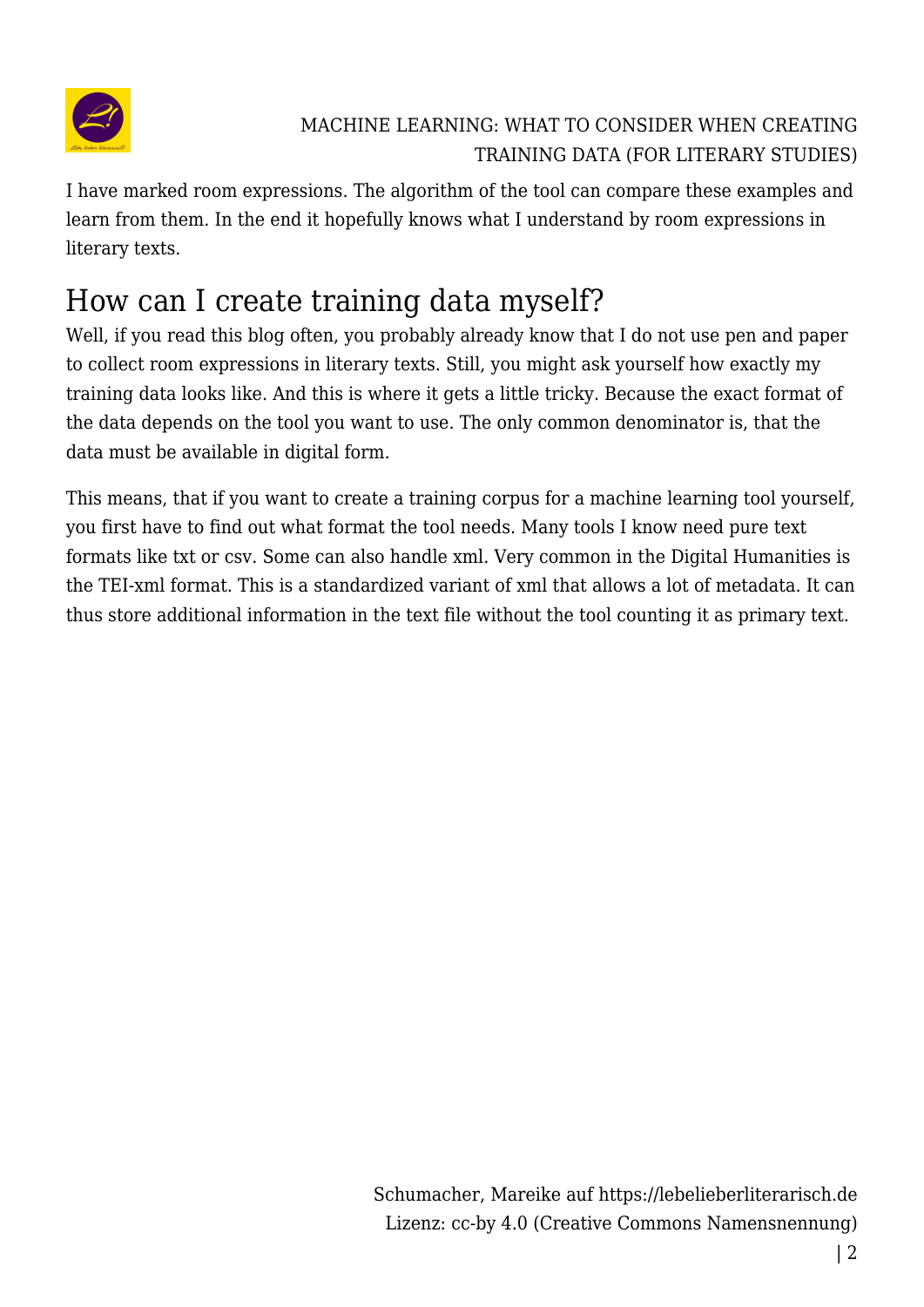



# **Digital Humanities News Training Data for Literature Analysis**

www.lebelieberliterarisch.de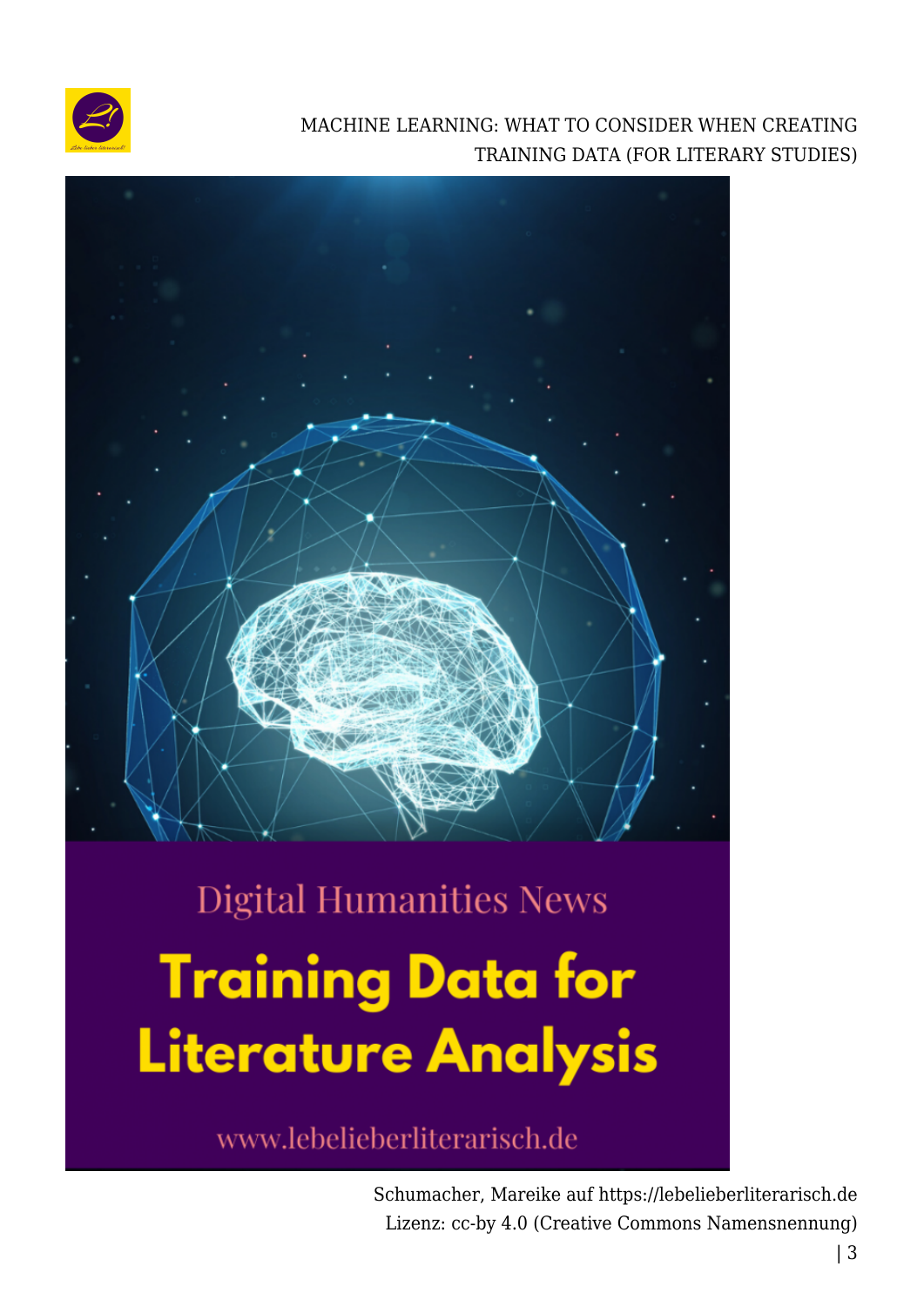

## Annotate categories

If you have texts that are in the right format for your tool, the next step is to mark up categories the algorithm should learn. Let's stick to the example of my PhD thesis topic, the category of space. So I have to mark every room expression in the text as such. This is usually done in the form of a so-called inline markup. You insert short so-called xml-tags into the text, which show where a room expression starts and where it ends.

It is also possible that a tool can only evaluate training data in form of tables. This is the case, for example, with the Stanford Named Entity Recognizer (Finkel, Grenager and Manning, 2005). By the way I love to use this tool. I not only chose to work with it in my PhD, but also in the  $m*$  project, which I have mentioned several times on this blog already.

# Putting training data into the right form

For the StanfordNER, I first convert my training texts into one-word lists and then into a table. In this table words are put into the left column and in the right column there is an O behind each word. This stands for Other and must of course be replaced by the names of my categories, where spatial expressions appear. Or in the m\*w project, in which we are investigating gender stereotypes, by the categories of female, male or gender-neutral, where character names appear (Schumacher, 2020).

# What do I have to consider when compiling training data?

Depending on the goal you have in mind, your training data can look quite different. For example, if you want to save some time when analyzing a very extensive novel by having characters annotated automatically, it may be sufficient to prepare the first chapter of the novel as training data. Since the training text and the object of analysis are very, very similar (same writer, same novel, just different passages in the text) a machine learning tool can achieve quite good results with this.

But suppose you want to use Machine Learning to train a generic tool that you can apply to very different texts. Then it will be a little more difficult for the algorithm. A writer can use different spatial expressions in different texts. Other writers may use words of this this category even more differently. And in other centuries, there may have been not only different spellings for the same spatial expressions, but perhaps also completely different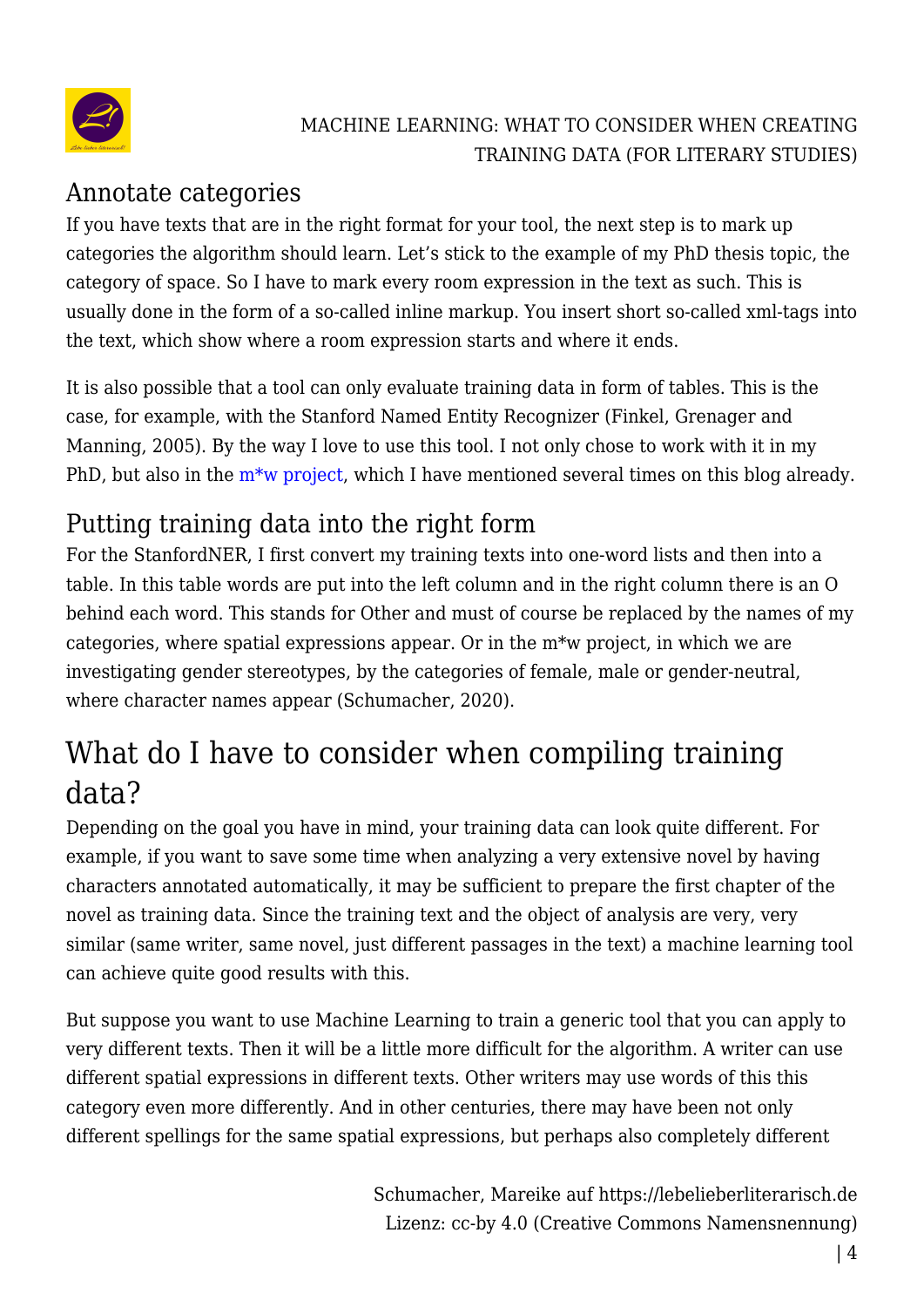

terms to represent space. The solution for such complex use cases are large training corpora, which are cut together from several texts by different authors from different centuries.

# Size of the training corpus

The size of your training corpus can actually be crucial. The more complex the categories you want to have automatically detected, the larger the training corpus should be. Fortunately, there are already some researchers working on domain adaptation of machine learning methods. That means they are testing what you have to do to be able to work with the tools originally developed in other disciplines, such as computational linguistics.

Jannidis et al. have found, for example, that a training corpus of 30,000-40,000 tokens is a good starting point for the automatic recognition of character names in narrative texts (Jannidis et al., 2015). From here, the training data can then be enlarged bit by bit (cf. ibid.). Tokens in this case refer to words in a continuous text, which means that words that can be mentioned more than once. When I train a machine learning tool, I therefore always start with a training corpus of this size.

## Composition of training corpus

In their tests, Jannidis et al. put together training data from relatively short text sections. These were randomly selected from any part of the narrative texts used. I have also tried this procedure for my purposes, but found that it is less suitable for my categories.

In concrete terms, this means that for my location category, for example, I first put together a training corpus of 15 narrative texts. To get to 40,000 tokens, I copied a passage of 2666 words from each text. Sometimes from the beginning, sometimes from the middle, sometimes from the end – quite randomly. The results didn't knock me off my feet yet, so I tried something else. Since I suspected that spatial expressions are particularly common at the beginning of a narrative text, I tested what happens when I put together longer initial passages. I reduced the number of texts to 10 and took 4000 tokens from each text. Afterwards the result was much better for my categories.

# How heterogeneous can my training corpus be?

Another question I asked myself when I started using machine learning methods for literary studies was, how much the texts in the training corpus may actually differ from the texts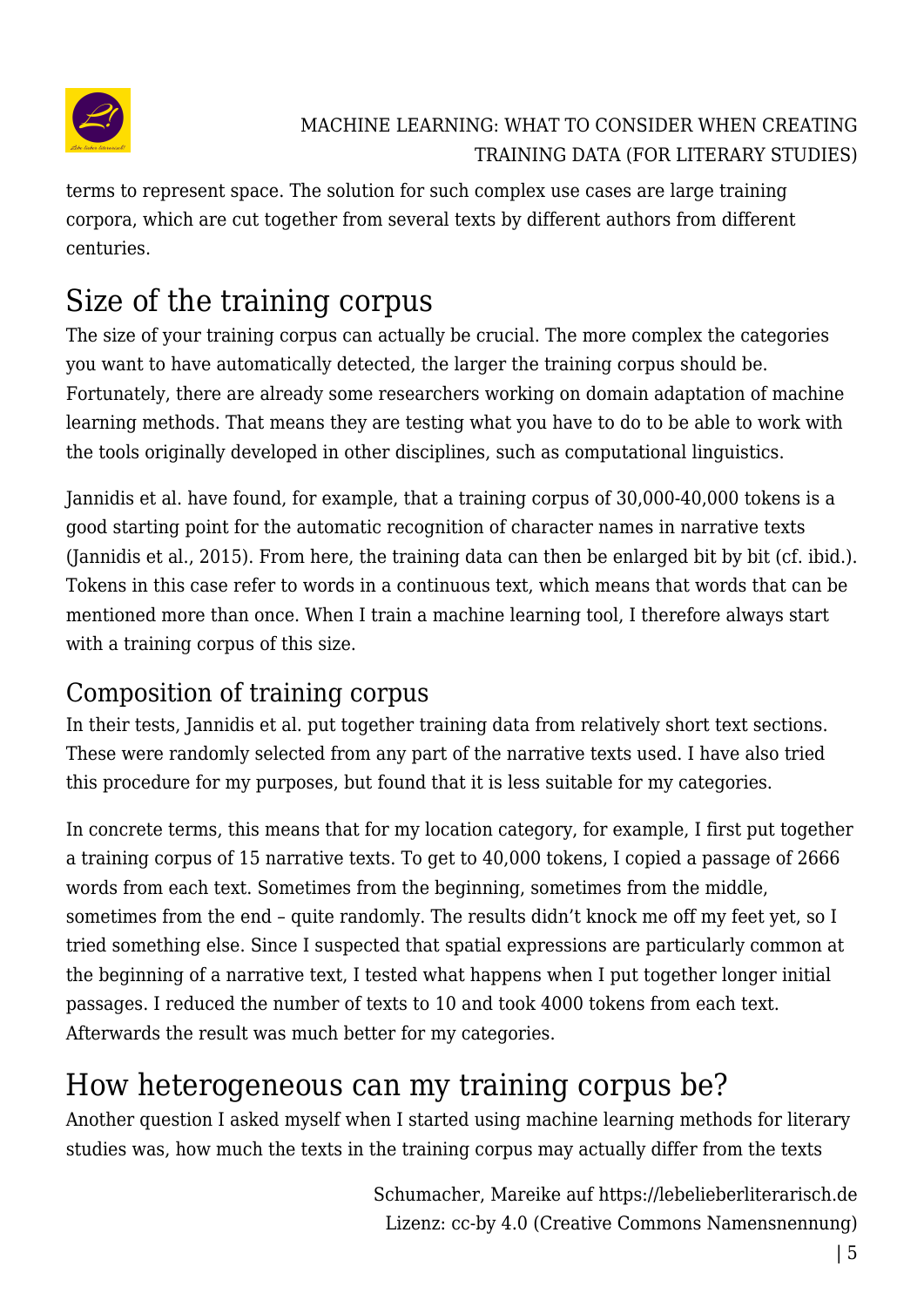

you want to study. I knew that most off-the-shelf-tools are not optimized for applying them to literary texts. This is mostly due to the fact that they were mainly trained with data from factual texts (newspaper articles to be precise). I have already mentioned that these tools can work well when trained with excerpts from the examined text. But how well must the training corpus fit to the examined texts, if they differ fundamentally from the training corpus? This question is especially important if you want to train a generic tool.

## Gender attributions – a category that allows heterogeneous training data

Well, the answer is once again: It depends on what you want to investigate. In the  $m^*w$ project, in which my colleague and I train a named entity recognition model that can recognize male, female and neutral figure names, it has been shown that the training corpus can be wide. For our core corpus, which consists of novellas of the German "Novellenschatz", I once tested a training corpus that was compiled from other novellas of this collection, i.e. short narrative texts from the 19th century (altogether about 80,000 tokens). Then I created a training corpus of the same size, which was composed of longer narrative texts, mostly novels, from the 18th and 19th century. With both I achieved about the same results with 5 test texts (only one test text had a deviation of 4% in favor of the novella training corpus.

## Space – a category that needs homogeneous training corpora

With my location categories it looked a little different. Here I created a training corpus consisting of longer narrative texts from the 18th century and one of equal numbers of texts of the same genre from the 19th century (both with about 40,000 tokens). For Schiller's "Geisterseher", the training data from the 18th century texts worked much better. The novella "the grey John" from the 19th century showed better results with the other training corpus. For the room category, which by the way has 5 subcategories and is therefore quite complex, training corpora that fit the object of investigation are better. That means, if you also try to use machine-learning methods for your research, it is definitely worth doing some tests to find out how heterogeneous your training data may be.

## What is fuzzy training data?

In addition to the size and composition of training data, there is another pitfall in the use of machine learning methods in literary studies, the so-called "fuzzy" data. And although I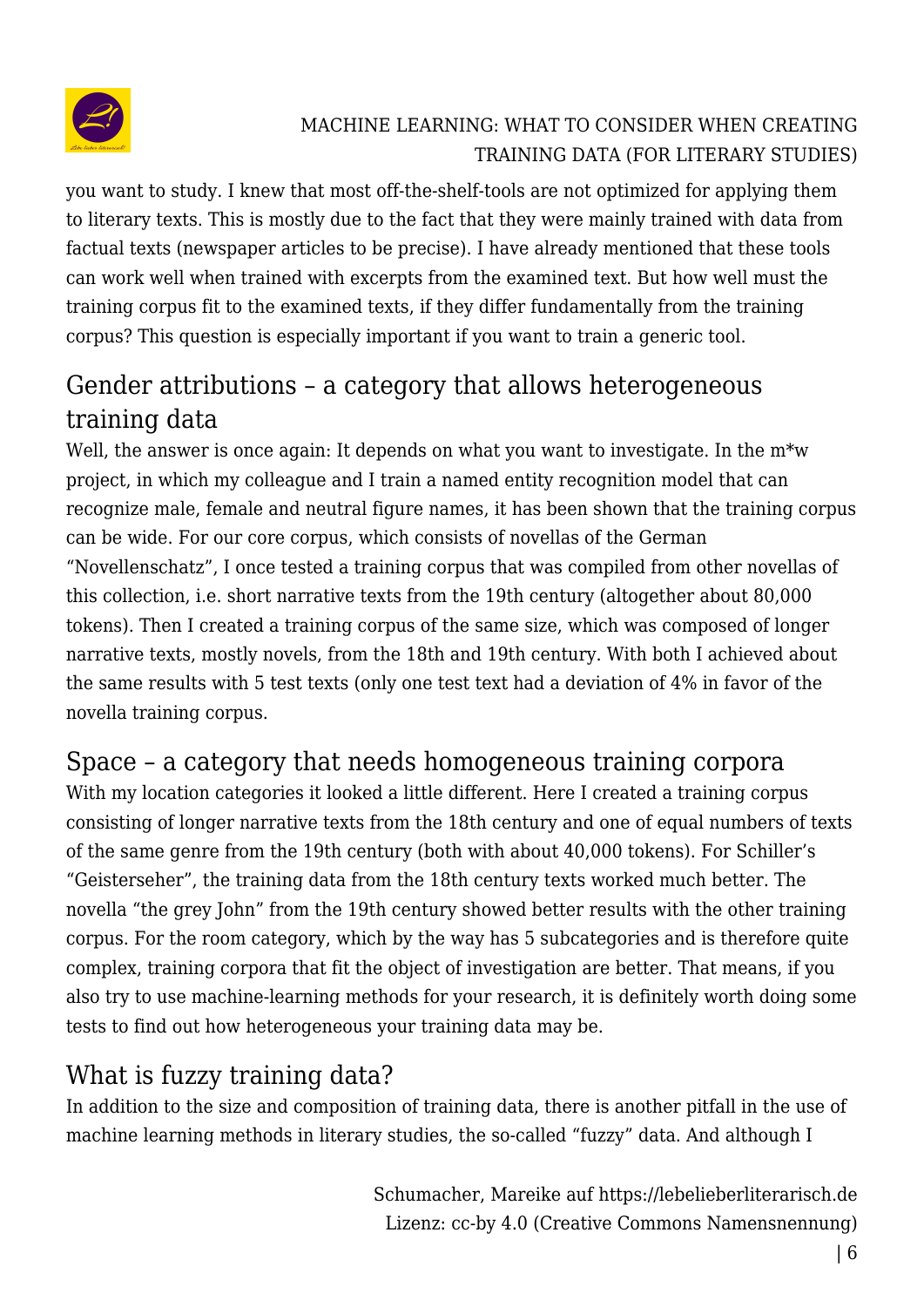

myself struggle with this problem in my projects, I would like to cite the project of a student from my last seminar as an example. It would be best if you read her own, very entertaining and informative essay (Benz, 2020). This example shows very well that we have to rethink something when we work with machines.

This is because, unlike us humans, complex categories such as "court system" (the category Nele wanted to work on), which can include figures as well as buildings, documents and descriptions, are too intangible for computers. They are too fibrous, just "fuzzy". When dealing with such a supercategory, it is worth thinking about precise subcategories, such as "legal person", "legal document", "legal building", etc. But, I already hinted above, the more subcategories you have, the more likely it is that your training corpus will have to be large. After all, the computer needs enough examples for each category to learn.

# Does this really get me to the point where I no longer have to read myself?

You're probably asking yourself, "Is it all worth it?" Maybe you think you might as well wait until someone else has optimized the tools you want to use for literary studies. And indeed, the road to reliable automatic recognition of literary-scientific categories in texts is still a long one. For getting to the point of being sure that you can apply your machine learning tool to a text without missing crucial information, you will have to invest many hours, weeks or even months.

But what is crucial for me is that this time is not lost. Because in this process the computer is not the only one learning something. You will get to know your categories better. You will recognize where you need to sharpen your assumptions. And you will learn about your training data and test texts. If you know how to use this part of the cognition process for yourself, I can only tell you: Yes, it is worth the effort. Even if you still have to read a lot yourself. And in the end you also have the bonus of having done pioneering work and being able to return a small contribution to the Digital Humanities community.

Translated with www.DeepL.com/Translator (free version)

Diesen Artikel zitieren / how to cite: Mareike K Schumacher, "MACHINE LEARNING: WHAT TO CONSIDER WHEN CREATING TRAINING DATA (FOR LITERARY STUDIES)," in *Lebe lieber literarisch*, March 31, 2020,